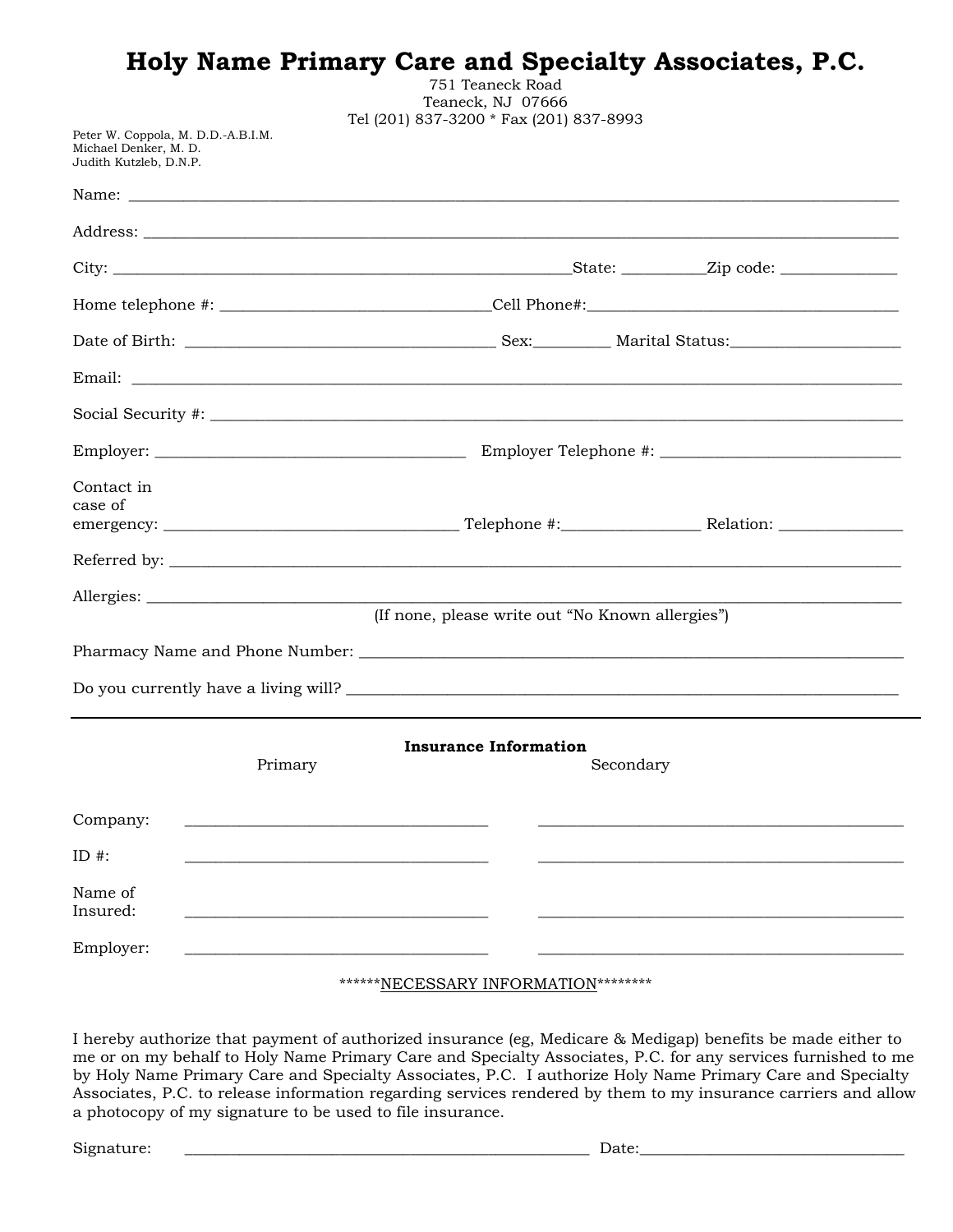| Patient Name:                 | Date of Birth: |
|-------------------------------|----------------|
| Drug Allergies/Sensitivities: |                |

#### **Medical History:**

**PFSH** 

Do you now, or have you in the past had any of the following. If your answer is "Yes" to a question, please make comments on the following line and indicate date/year diagnosed.

| $A$ sthma                       |                      |
|---------------------------------|----------------------|
| COPD                            |                      |
| Coronary Artery Disease         |                      |
| <b>Congestive Heart Failure</b> |                      |
|                                 | $\Box Yes\square No$ |
| Heart Attack                    |                      |
| High Blood Pressure             | YesDNo               |
| Elevated Cholesterol            | $\Box Yes\square No$ |
| Implantable Devices             |                      |
| Liver Disease                   |                      |
| Kidney Disease                  | $\Box Yes\square No$ |
| Diabetes                        |                      |
| Incontinence of Urine           |                      |
| Irritable Bowel Syndrome        |                      |
| Reflux (GERD)                   |                      |
|                                 |                      |
|                                 |                      |

|                | Back or Neck Pain DYesDNo |
|----------------|---------------------------|
|                |                           |
|                | $\square Yes\square No$   |
| Blood Disorder | $\Box Yes\square No$      |
|                | $\Box Yes\square No$      |
| HIV or AIDs    | $\Box Yes\square No$      |
|                |                           |
| MRSA           | $\Box Yes \Box No$        |
|                |                           |
|                |                           |
|                |                           |
|                |                           |
|                |                           |
|                |                           |

# **Surgical History**

If your answer is "Yes" to a question, please make comments on the following line and indicate date/year of the surgery.

| Cholecystectomy □ Yes□No |                                                  |
|--------------------------|--------------------------------------------------|
|                          | Coronary Artery By-Pass DYesONo                  |
|                          | <u> 1980 - Jan Barnett, amerikansk politik (</u> |
|                          |                                                  |
|                          |                                                  |
|                          | Knee Replacement <b>DYesDNo</b>                  |
|                          |                                                  |
|                          |                                                  |
|                          |                                                  |

## $Specialist(s):$

Please list all doctors, their specialty and office information who provided and/or currently providing care to you.